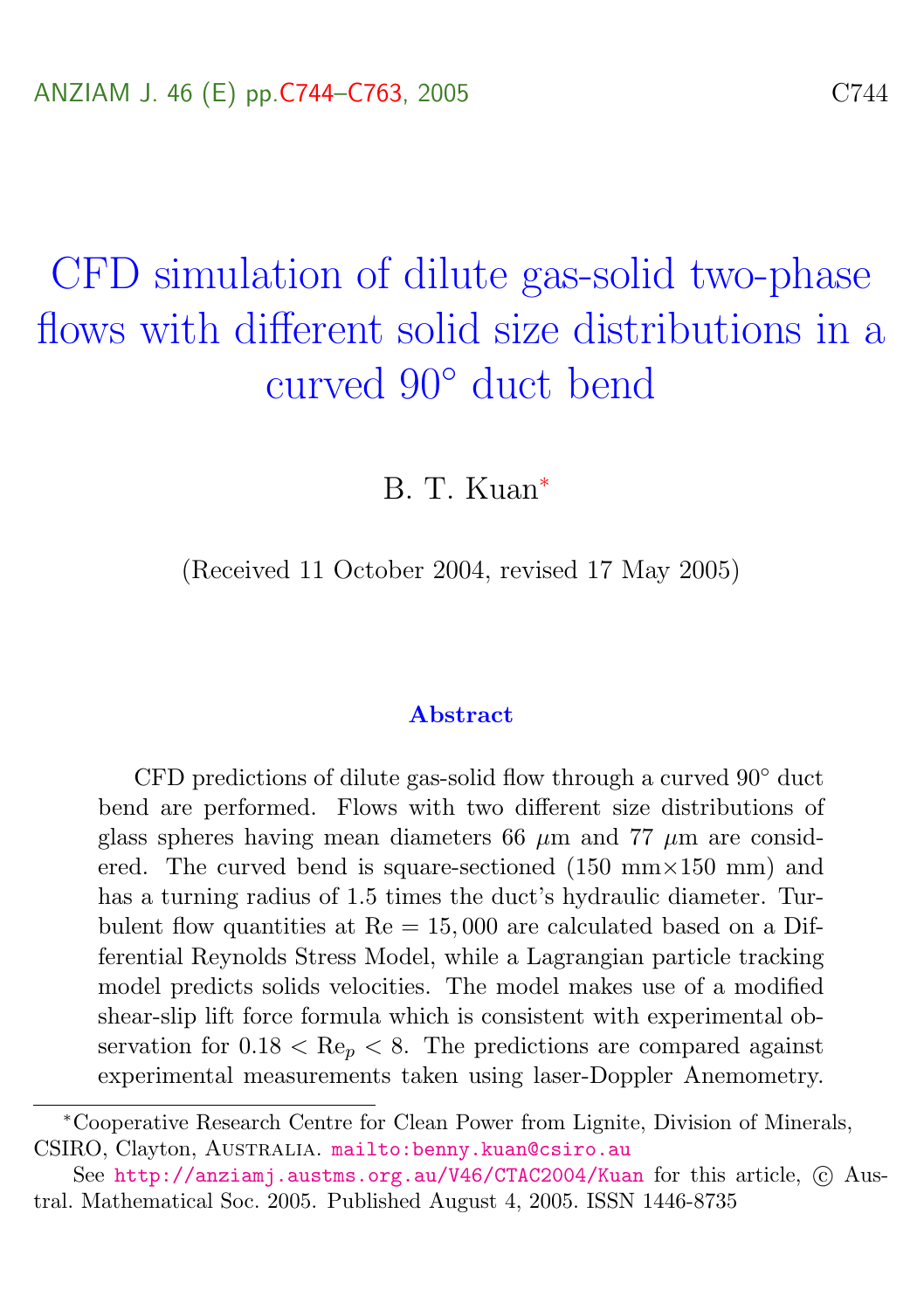The study indicates that the predicted gas-solid flow behaviour near the outer wall is strongly dependent upon particle size fractions. Prediction quality deteriorates near the inner wall of the bend where local solids concentration diminishes and this points to a major limitation in the Lagrangian particle tracking methodology. The measured particle velocities at the inner wall region is found to be insensitive to the particle size distribution.

## **Contents**

<span id="page-1-0"></span>

|             | 1 Introduction                                                                                                                                                                                                                        | C746         |
|-------------|---------------------------------------------------------------------------------------------------------------------------------------------------------------------------------------------------------------------------------------|--------------|
|             | 2 Test facility and flow conditions                                                                                                                                                                                                   | C747         |
| 3           | <b>Theoretical background</b>                                                                                                                                                                                                         | C748<br>C748 |
|             | 3.2<br>Solid phase received a series of the series of the series of the series of the series of the series of the series of the series of the series of the Solid phase of the Solid phase of the Solid phase of the Solid phase of t | C751         |
|             |                                                                                                                                                                                                                                       | C752         |
|             |                                                                                                                                                                                                                                       | C753         |
|             | 4 Results and discussions                                                                                                                                                                                                             | C753         |
|             |                                                                                                                                                                                                                                       | C753         |
|             |                                                                                                                                                                                                                                       | C757         |
| $5^{\circ}$ | <b>Conclusions</b>                                                                                                                                                                                                                    | C760         |
|             | <b>References</b>                                                                                                                                                                                                                     | C761         |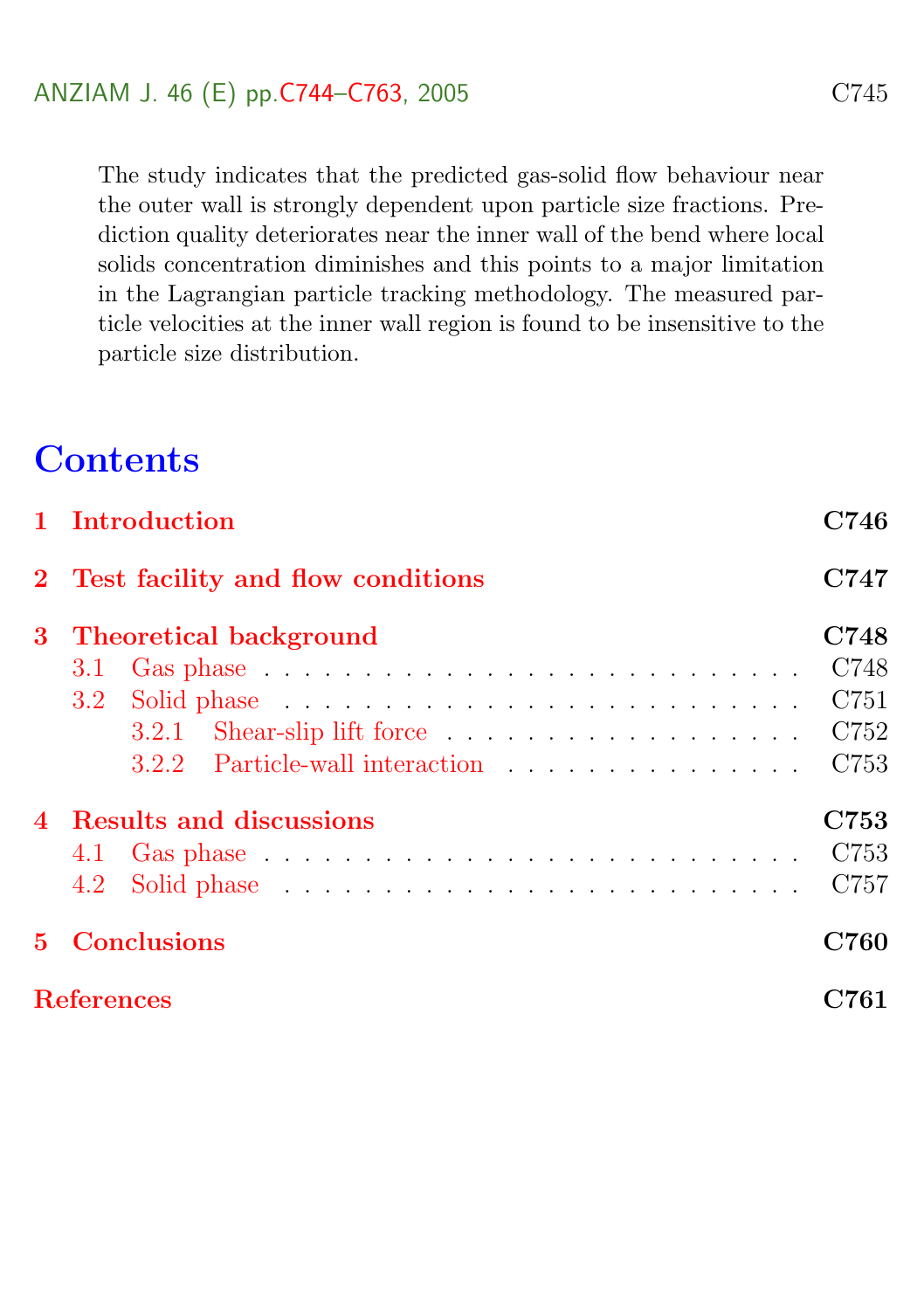## <span id="page-2-0"></span>1 Introduction

Elbows and bends are commonly used in pneumatic conveying systems to change flow direction so as to transport suspended material to the desired delivery point within a limited space. In the case of coal-fired power plants that operate on a continuous supply of pulverised coal to furnaces, maldistribution of pulverised fuel often occurs as coal particles are pneumatically transported from the mill through ducts consisting of numerous bends and straight sections.

In a coal-fired power plant utilising lignite, the mill-duct system is typically constructed from ducting components of large diameter-to-length ratios. Particle rope, which is a stratified layer of particles arising from severe nonuniformities in particle distribution, formed within the ductwork usually does not have sufficient straight duct length downstream to fully disperse and form a homogeneous fuel-air mixture prior to the fuel burners. This invariably makes it difficult for the plant operators to accurately control the amount of pulverised fuel supply to individual burners and hence maintain an optimal combustion condition inside the furnace. Furthermore, the non-uniform distribution of fuel across ducts severely complicates the measurement of fuel flow rate. Various sensing techniques have been developed by researchers (for example, Millen et al. [\[1\]](#page-17-1), Ma and Yan [\[2\]](#page-17-2)) to facilitate on-line measurement of solids mass flow rate in mill-ducts; however, so far none of them have been proven to work adequately for mill-duct flows subject to substantial particle roping.

Various experimental studies have explored particle roping in dust conveying systems with solids mass loading  $> 0.3$  (for example, Huber and Sommerfeld [\[3\]](#page-17-3), Yilmaz and Levy [\[4\]](#page-17-4)). It is generally accepted that the particle rope structure in such flow systems is very complex and is strongly affected by particle size, wall roughness, conveying velocity, and the radius of the bend. However, it is not clear from these studies whether the same also applies to a more dilute gas-solid flow regime (that is, solids mass loading  $\ll 0.3$ ) that is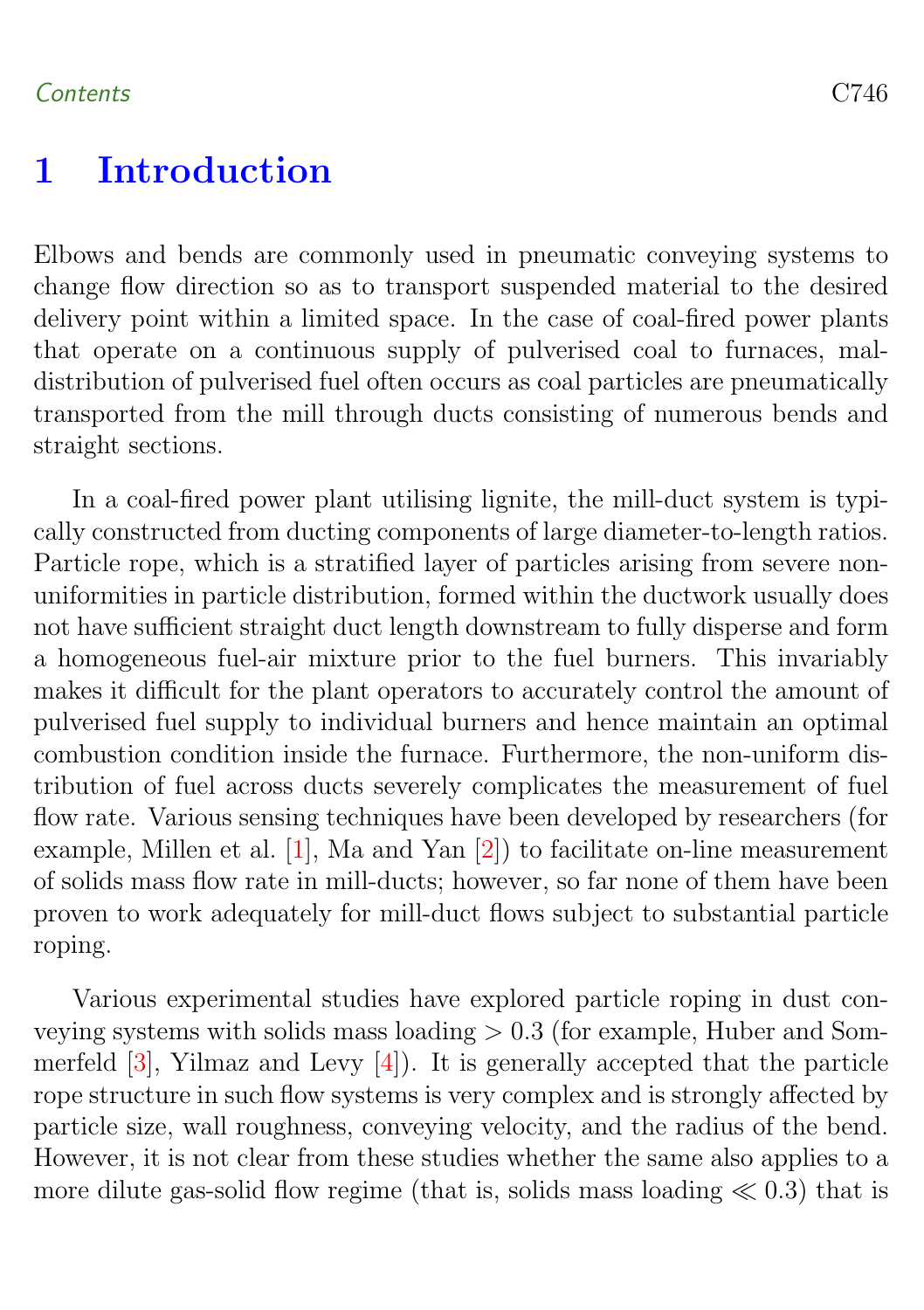#### <span id="page-3-1"></span>1 Introduction C747

common in the power plant mill ducts (for example, Founti and Klipfel [\[5\]](#page-17-5)).

The primary objective of the present investigation is to test a CFD model of particle-laden flow for its ability to predict single and two-phase mill-duct flows in a 90° bend. In the simulation, gas turbulence is solved with a differential Reynolds stress model (DRSM) whereas particle tracks are predicted through a Lagrangian approach taking into account one-way coupling, turbulence dispersion, and pressure gradient effects. The calculations also consider effects such as transverse lift force which encourages particle settling in the gas flow (Uijttewaal and Oliemans [\[6\]](#page-17-6)), and surface roughness which may critically affect near-wall development of fine particle concentration (Sommerfeld et al. [\[7\]](#page-17-7)).

Model validation makes use of laser-Doppler Anemometry (LDA) data that are directly obtained from tests conducted in crc-Clean Power from Lignite's Advanced Laser Diagnostic Laboratory at csiro-Minerals. Flow measurements, including mean and fluctuating gas and solid velocities are performed on the duct's plane of symmetry.

## <span id="page-3-0"></span>2 Test facility and flow conditions

A schematic diagram of the test facility which is an open-circuit suction wind tunnel is shown in Figure [1.](#page-4-2) The square-sectioned  $(150 \text{ mm} \times 150 \text{ mm})$ test section is constructed using 10 mm thick Perspex sheets, and the main components of the test facility include a 3.5 m horizontal straight duct, a 90◦ bend with a turning radius of 225 mm and a 1.8 m vertical straight duct. All measurements are performed at numerous stations on the duct's plane of symmetry. The bulk air velocity  $U_b = 10 \text{ m/s}$ .

Glass spheres with an average diameter of  $66 \mu m$  are released into the gas flow field from a fluidised-bed feeder. A digital balance underneath the fluidized-bed feeder monitors the rate at which the particles are consumed.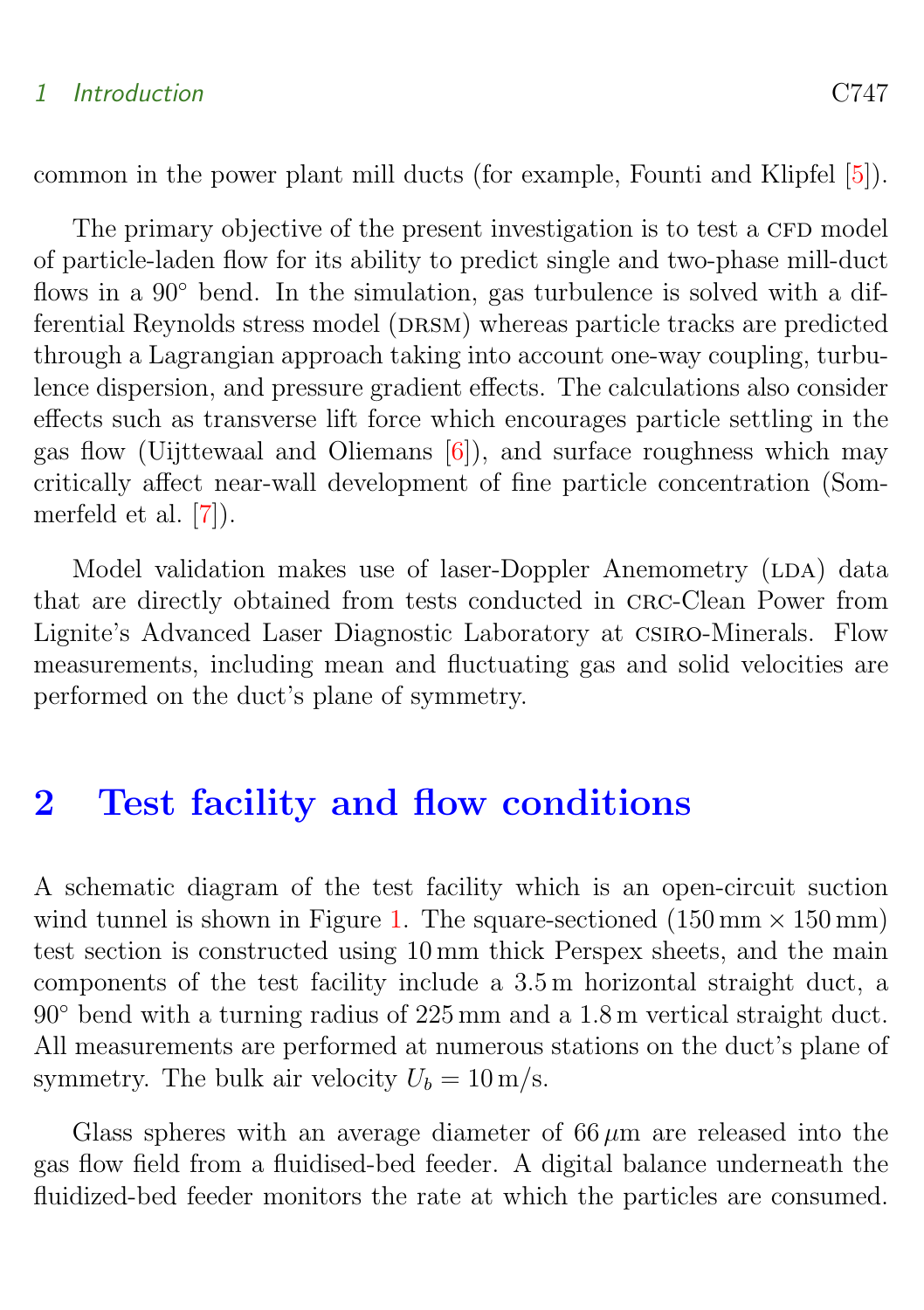

<span id="page-4-2"></span>FIGURE 1: Schematic diagram of the test facility.

This keeps the solid/gas mass loading ratio well below 0.01 thus ensuring a dilute gas-solid flow regime inside the test section. The same test is repeated with  $77 \mu m$  glass spheres. Particle size variations are determined through a Malvern particle size analysis and the result is shown in Figure [2.](#page-5-0) Also shown in the figure is the particle's Stokes number which is defined as a ratio of particle relaxation time to a turbulent time scale  $k/\epsilon$  which is evaluated at the centre of the duct bend.

## <span id="page-4-0"></span>3 Theoretical background

## <span id="page-4-1"></span>3.1 Gas phase

Steady-state, isothermal gas flow properties and turbulence quantities are calculated numerically by solving a set of Reynolds averaged Navier–Stokes partial differential equations using a commercial CFD software CFX-4.4. The following differential Reynolds stress model (DRSM) as reported in Launder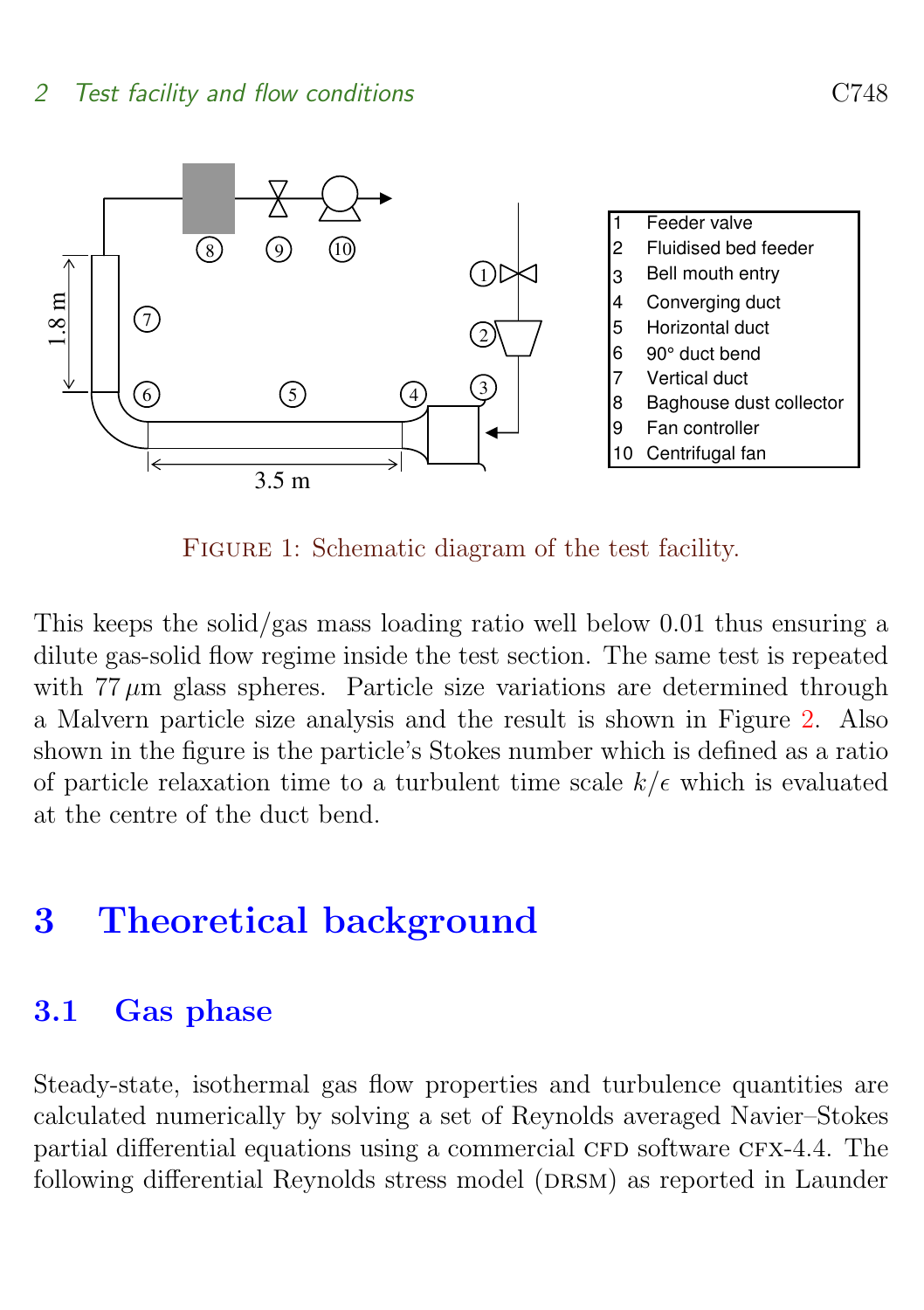<span id="page-5-1"></span>

<span id="page-5-0"></span>FIGURE 2: Measured particle size distributions.

et al. [\[8\]](#page-18-0) was utilised:

$$
\frac{\partial \rho U_k \overline{u'_i u'_j}}{\partial x_k} = \frac{\partial}{\partial x_k} \left( C_k \rho \overline{u'_k u'_l} \frac{k}{\epsilon} \frac{\partial \overline{u'_i u'_j}}{\partial x_l} \right) + G_{ij} - \frac{2}{3} \rho \epsilon \delta_{ij} + \phi_{ij} , \qquad (1)
$$

$$
\frac{\partial \rho U_k \epsilon}{\partial x_k} = \frac{\partial}{\partial x_k} \left( C_\epsilon \rho \overline{u'_k u'_l} \frac{k}{\epsilon} \frac{\partial \epsilon}{\partial x_l} \right) + C_{\epsilon 1} \frac{\epsilon}{k} G_{kk} - C_{\epsilon 2} \frac{\rho \epsilon^2}{k},\tag{2}
$$

where  $U$  and  $u'$  respectively represent mean and fluctuating velocities; and  $\overline{u'_i u'_j}$  denotes the Reynolds stress tensor. The auxiliary functions are:

$$
G_{ij} = -\rho \overline{u_i' u_k'} \frac{\partial U_j}{\partial x_k} - \rho \overline{u_j' u_k'} \frac{\partial U_i}{\partial x_k};
$$
\n(3)

$$
\phi_{ij1} = -C_1 \rho(\epsilon/k) \left[ \overline{u_i' u_j'} - \overline{u_k' u_k'} (\delta_{ij}/3) \right];\tag{4}
$$

$$
\phi_{ij2} = -C_2[G_{ij} - G_{kk}(\delta_{ij}/3)]; \qquad (5)
$$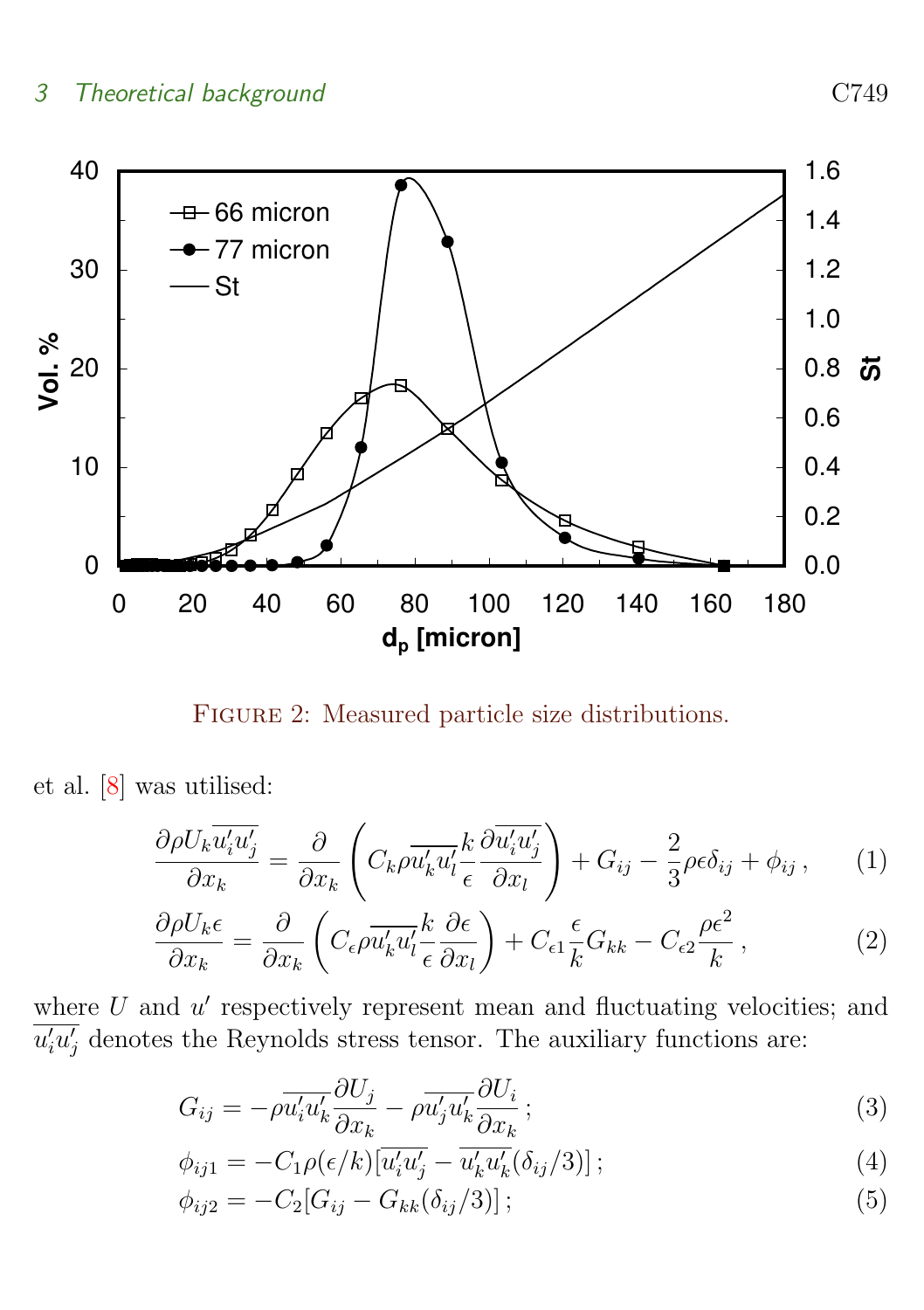

FIGURE 3: Body-fitted grid structure  $(40 \times 40 \times 120)$  and the corresponding flow coordinate system.

<span id="page-6-0"></span>
$$
\phi_{ij3} = \left[ C_1' \frac{\epsilon}{k} (\overline{u'_k u'_m} \mathbf{n_k} \mathbf{n_m} \delta_{ij} - \frac{3}{2} \overline{u'_k u'_i} \mathbf{n_k} \mathbf{n_j} - \frac{3}{2} \overline{u'_k u'_j} \mathbf{n_k} \mathbf{n_i}) + C_2' (\phi_{km2} \mathbf{n_k} \mathbf{n_m} \delta_{ij} - \frac{3}{2} \phi_{ik2} \mathbf{n_k} \mathbf{n_j} - \frac{3}{2} \phi_{kj2} \mathbf{n_k} \mathbf{n_i}) + C_3' (\phi_{km3} \mathbf{n_k} \mathbf{n_m} \delta_{ij} - \frac{3}{2} \phi_{ik3} \mathbf{n_k} \mathbf{n_i}) \right] \frac{k^{1.5}}{C_l \epsilon x_n};
$$
\n(6)

where  $n_k$  is a unit vector normal to the wall and  $x_n$  is distance from the wall.  $C_k$ ,  $C_t$ ,  $C_1$ ,  $C_2$ ,  $C'_1$ ,  $C'_2$ ,  $C'_3$ ,  $C_l$ ,  $C_{\epsilon 1}$  and  $C_{\epsilon 2}$  are model constants.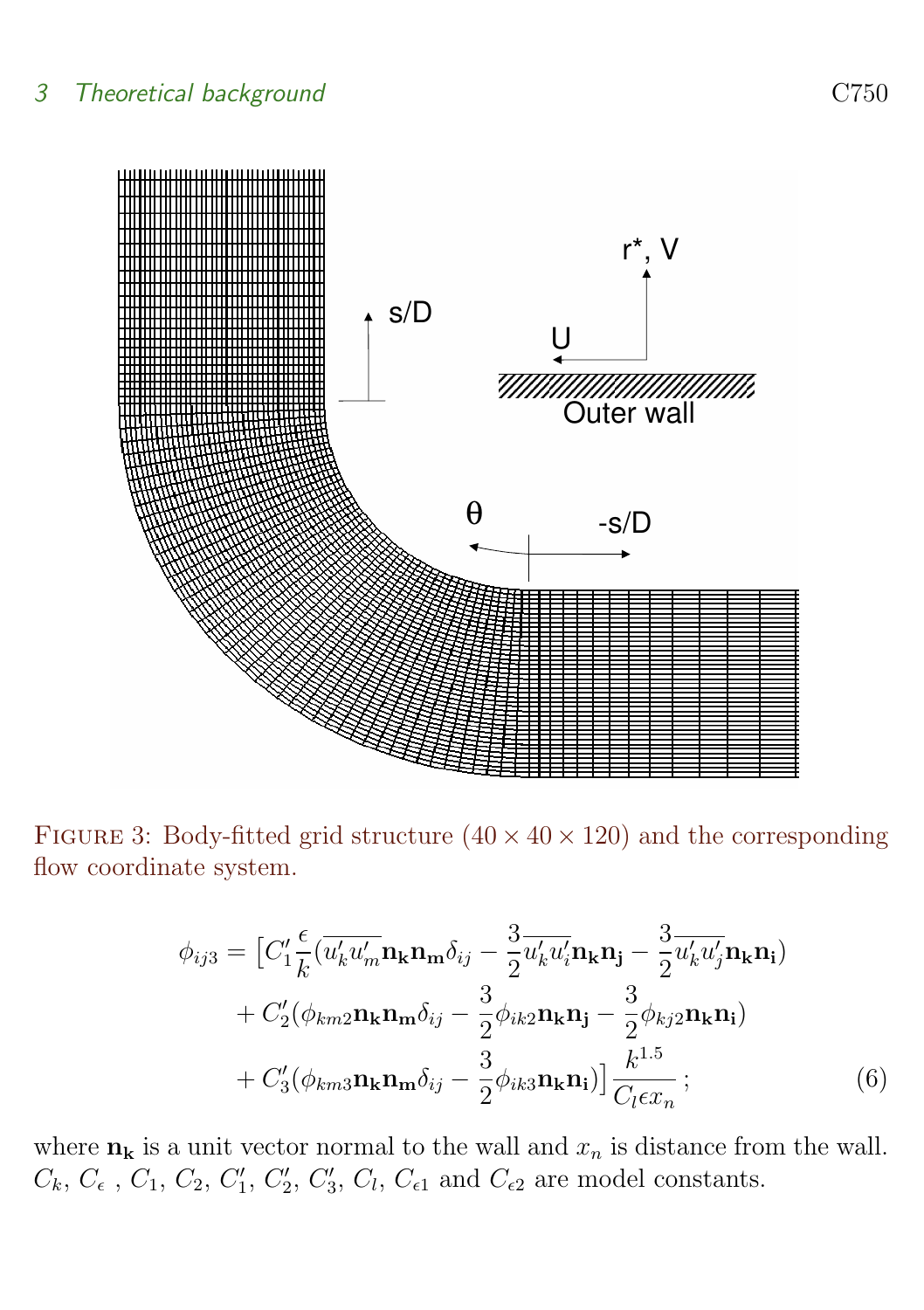<span id="page-7-2"></span>The governing equations are discretised using a finite volume approach. The advection terms are approximated with a HYBRID differencing scheme [\[9\]](#page-18-1) and the underlying pressure field is calculated using the well known simplec algorithm. The present HYBRID scheme is first-order accurate and hence diffusive in the presence of flow-to-grid skewness. A body-fitted grid (Figure [3\)](#page-6-0) has thus been applied to minimise the skewness between the streamlines and the coordinate lines. A similar approach had been adopted in [\[10\]](#page-18-2) and [\[11\]](#page-18-3), and was found to produce accurate solutions comparable to that based on a higher-order difference scheme in complex flows.

When particles are introduced into a turbulent flow, they can either enhance or reduce the gas turbulence and thus affect the mean gas flow behaviour. However, in a dilute two-phase flow where particle volume fraction is in the order of  $10^{-5}$  (that is, mass loading  $\ll 0.02$ ), it is generally accepted that the transfer of particle momentum to the carrier-phase is negligible. Thus, particle and gas motion could be evaluated without consideration of particle-turbulence interaction (that is, one-way coupling). All two-phase flow calculations in this study use one-way coupling approach.

### <span id="page-7-0"></span>3.2 Solid phase

Instantaneous positions and velocities of the dispersed phase are solved from a set of ordinary differential equations in the Lagrangian domain:

<span id="page-7-1"></span>
$$
m_p \frac{d\mathbf{u}_p}{dt} = \mathbf{F}_D + \mathbf{F}_g + \mathbf{F}_{pg} + \mathbf{F}_A + \mathbf{F}_{sl} , \qquad (7)
$$

where subscript  $p$  represents particle properties and subscripts  $D$ ,  $q$ , pg, A and sl respectively denote force components arising from drag, gravity, flow pressure gradient, added mass effect and slip-shear lift. A detailed description of mathematical models for some of the force components considered in equation [\(7\)](#page-7-1) is available from Fan and Zhu [\[12\]](#page-18-4), and Huber and Sommerfeld [\[13\]](#page-18-5).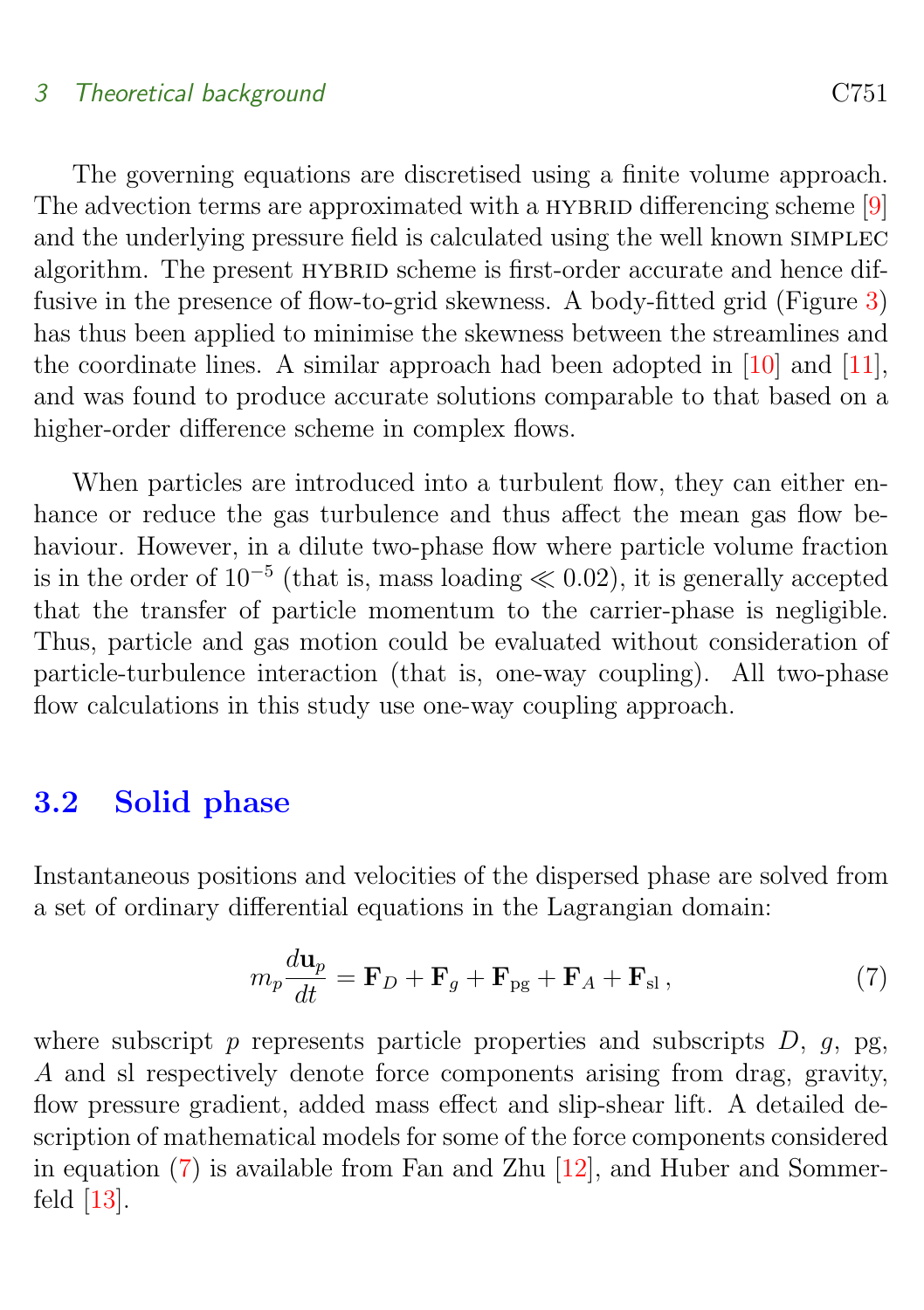#### <span id="page-8-1"></span><span id="page-8-0"></span>3.2.1 Shear-slip lift force

Particles moving through a shear layer experience a transverse lift force due to a non-uniform pressure distribution as a result of unbalanced slip velocities on opposite sides of the particle. Saffman [\[14\]](#page-18-6) derived an analytical expression for the shear lift force on a sphere for  $\text{Re}_{p} \ll 1$ . Based on various studies by other researchers, Mei [\[15\]](#page-18-7) later reformulated the Saffman's expression and extended it to higher  $\text{Re}_p$  regimes. To the best of the author's knowledge, Mei's model was never validated against any measured data due to a lack of reliable experimental studies at the time.

In the present study, Huber and Sommerfeld [\[13\]](#page-18-5)'s shear-slip lift model, which stems from Mei's work, is modified to reflect the experimental findings of Mollinger et al. [\[16,](#page-19-0) [17\]](#page-19-1) who directly measured the mean and fluctuating shear-slip lift force on a small sphere in the  $0.18 < Re_p < 8$  range. The resulting model is

$$
\mathbf{F}_{\rm sl} = \frac{\pi}{8} d_p^3 \rho_f C_{\rm sl} \left( (\mathbf{u}_f - \mathbf{u}_p) \times \omega_f \right) , \qquad (8)
$$

$$
C_{\rm sl} = C_m \frac{4.1126}{\sqrt{\text{Re}_s}} f(\text{Re}_p, \text{Re}_s),
$$
\n(9)

$$
f(\text{Re}_p, \text{Re}_s) = \begin{cases} (1 - 0.3314\sqrt{\beta})e^{-0.1\text{Re}_p} + 0.3314\sqrt{\beta}, & \text{Re}_p \le 40, \\ 0.0524(\beta \text{Re}_s)^{1/2}, & \text{Re}_p > 40, \end{cases}
$$

$$
\beta = 0.5 \frac{\text{Re}_s}{\text{Re}_p},\tag{11}
$$

$$
\text{Re}_s = \frac{\rho_f d_p^2 |\omega_f|}{\mu},\tag{12}
$$

$$
\omega_f = \nabla \times \mathbf{u}_f,\tag{13}
$$

where the modification factor is

$$
C_m = \frac{11}{\text{Re}_p^{1/4}}.
$$
\n(14)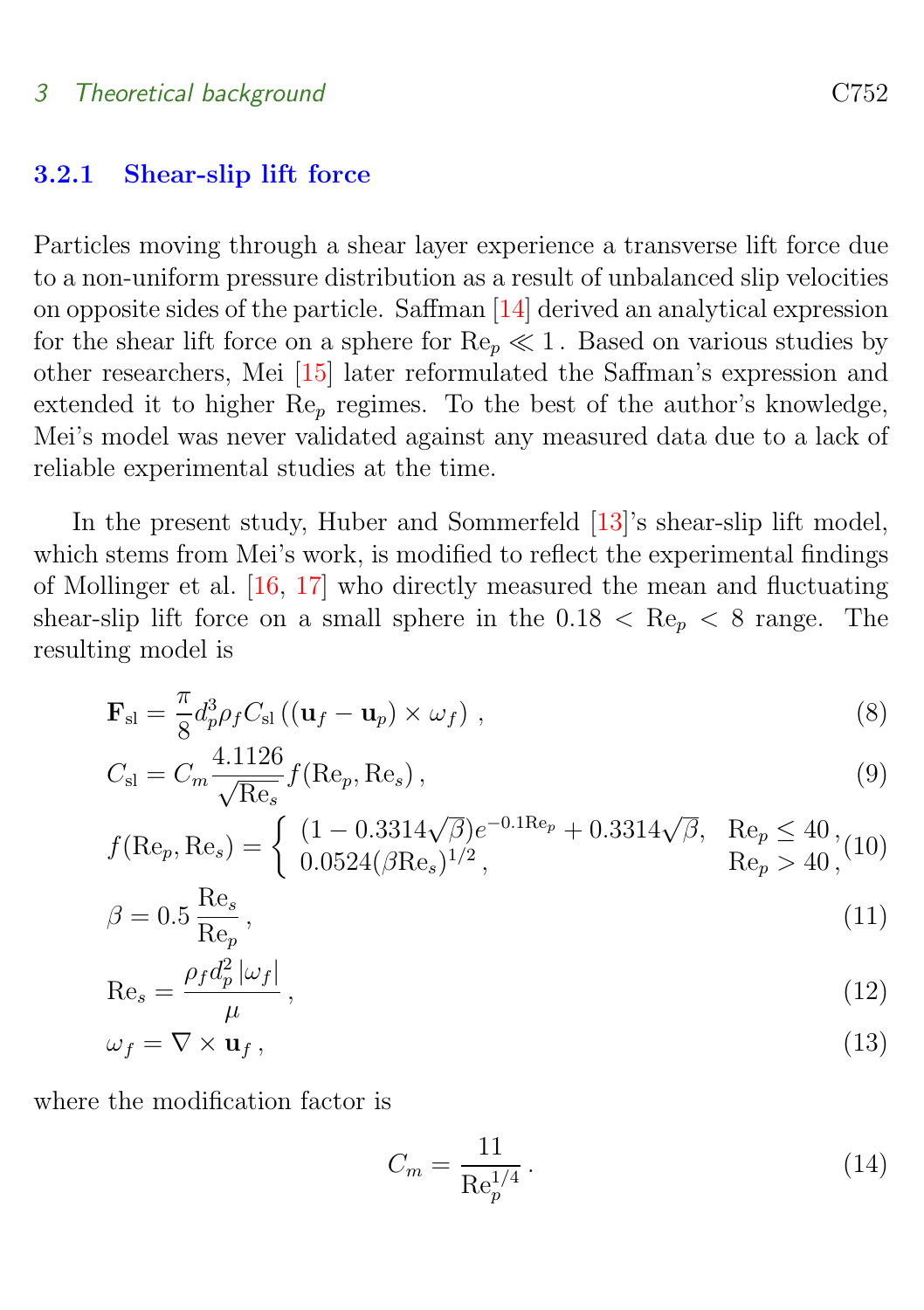#### <span id="page-9-3"></span><span id="page-9-0"></span>3.2.2 Particle-wall interaction

The presently adopted particle-wall collisions model takes into account the contribution due to irregular particle-wall collisions. The model is primarily based on Matsumoto and Saito [\[18\]](#page-19-2)'s study which categorises particle-wall collisions into either sliding or non-sliding collisions. The model also allows friction and restitution coefficients to vary as functions of wall material, particle size, and incident angle, which was observed in experiments, such as Schade et al. [\[19\]](#page-19-3).

## <span id="page-9-1"></span>4 Results and discussions

#### <span id="page-9-2"></span>4.1 Gas phase

Mean velocities for both gas and the dispersed phases are solved with DRSM on three grid systems having different cross-sectional cell densities (that is,  $40 \times 40$ ,  $60 \times 60$  and  $80 \times 80$  cells). The results are compared in Figure [4.](#page-10-0) Owing to space constraints, the graphs contain only selective profiles within and downstream of the 90◦ bend.

According to the figure, the predicted gas flow is essentially grid independent, except at the inner duct wall just downstream of the bend exit. This corresponds to a region where local turbulence intensity grows rapidly as the bulk gas flow reattaches to the inner wall after the bend. However, such discrepancies are not unlikely to strongly influence the subsequent dilute particle track solution as will be discussed in the next section.

Based on the  $80 \times 80$  grid, two additional calculations are performed utilising either a fully-turbulent upstream condition or flow data measured at 7D prior to the elbow inlet. These are necessary because according to the experimental findings of Enayet et al. [\[22\]](#page-19-4), strength and characteristics of secondary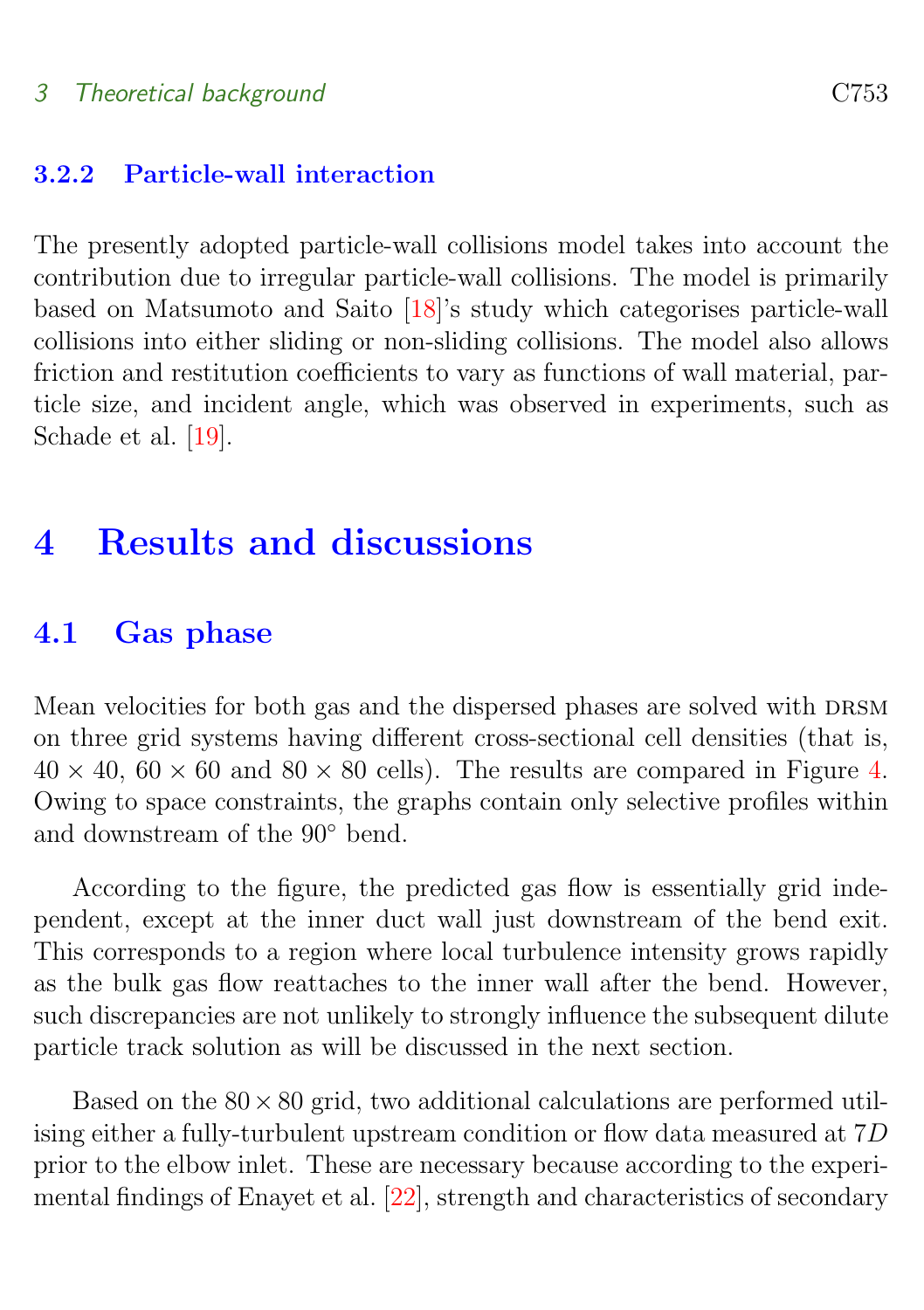

<span id="page-10-0"></span>FIGURE 4: Sensitivity of the computed solution to grid density: a) normalised mean axial velocity  $U/U_b$ ; b) turbulence intensity  $|u'|/\sqrt{U^2+V^2}$ : red,  $40\times40$ grid; blue,  $60 \times 60$  grid; black,  $80 \times 80$  grid;  $\bullet$ , data.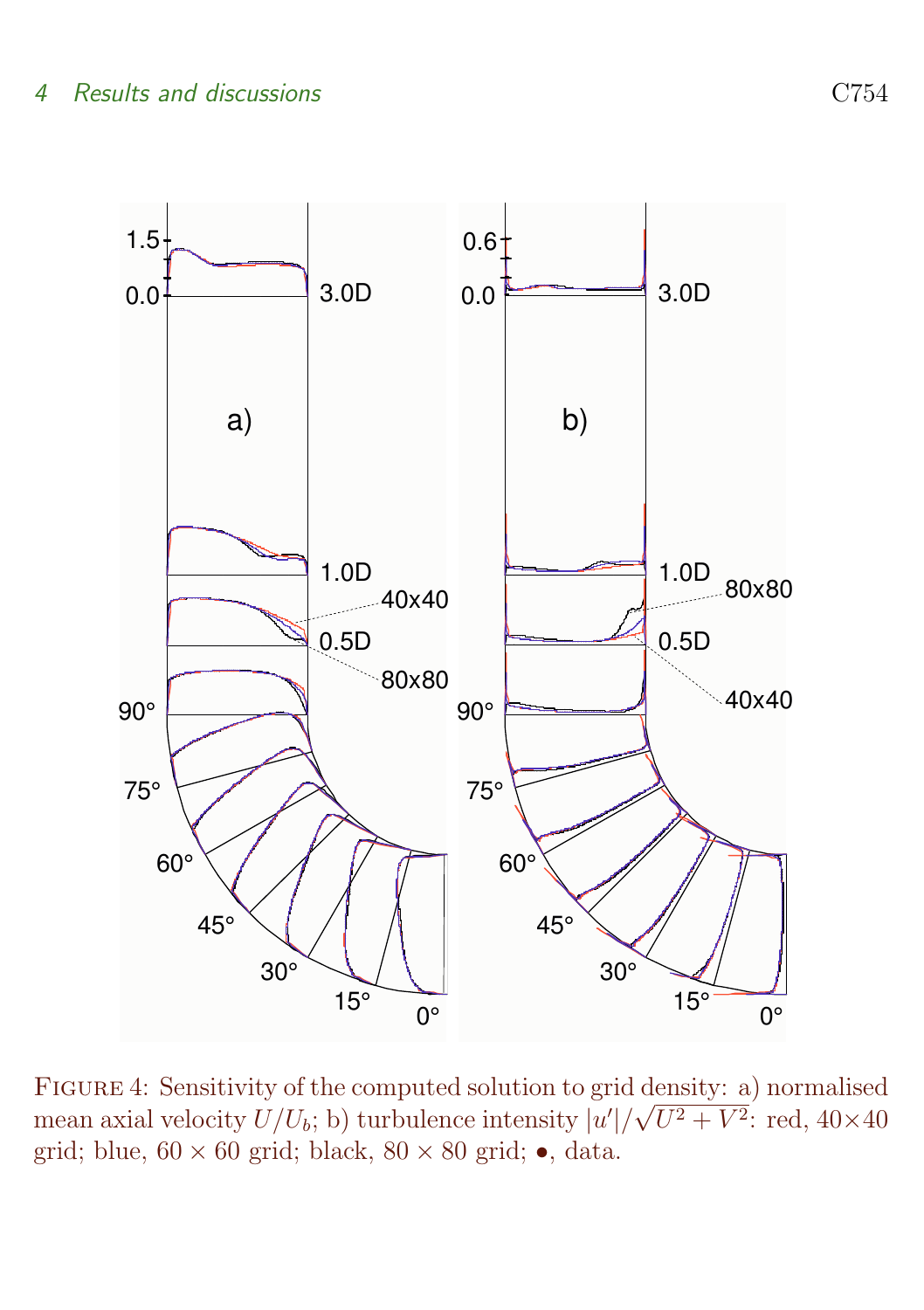<span id="page-11-1"></span>

<span id="page-11-0"></span>FIGURE 5: Sensitivity of the computed mean axial velocities  $U/U_b$  to inlet conditions: black, DRSM + fully-developed inlet; red,  $k-\epsilon$  model + fullydeveloped inlet; purple,  $k$ - $\epsilon$  model + measured inlet;  $\bullet$ , data.

flow motion following a duct bend are sensitive to inlet conditions. Further, our centre-plane flow measurement in the upstream duct indicates a gradual development of the core flow structure towards a fully-turbulent state. Owing to a difficulty in starting a DRSM simulation with only centre-plane profiles as initial conditions, the standard  $k-\epsilon$  turbulence model is applied. The numerical solution displays a dependence on inlet conditions though this seems to confine to a small area immediately downstream of the bend. As show in Figure [5,](#page-11-0) the predicted gas mean axial velocity profiles only differ appreciably at  $s/D = 0.5$  and 1.0. Further, the DRSM with a fully-developed inlet condition leads to a more satisfactory prediction of the mean gas flow.

The present flow problem is thus solved using DRSM on a  $80 \times 80$  grid with a fully-developed initial condition.

As a means of ensuring numerical accuracy, the gas-phase flow field is also solved using one of the two higher-order differencing schemes: Van Leer MUSCL flux-limiter scheme  $[20]$ ; and QUICK scheme  $[21]$ . As seen in Figure [6,](#page-12-0)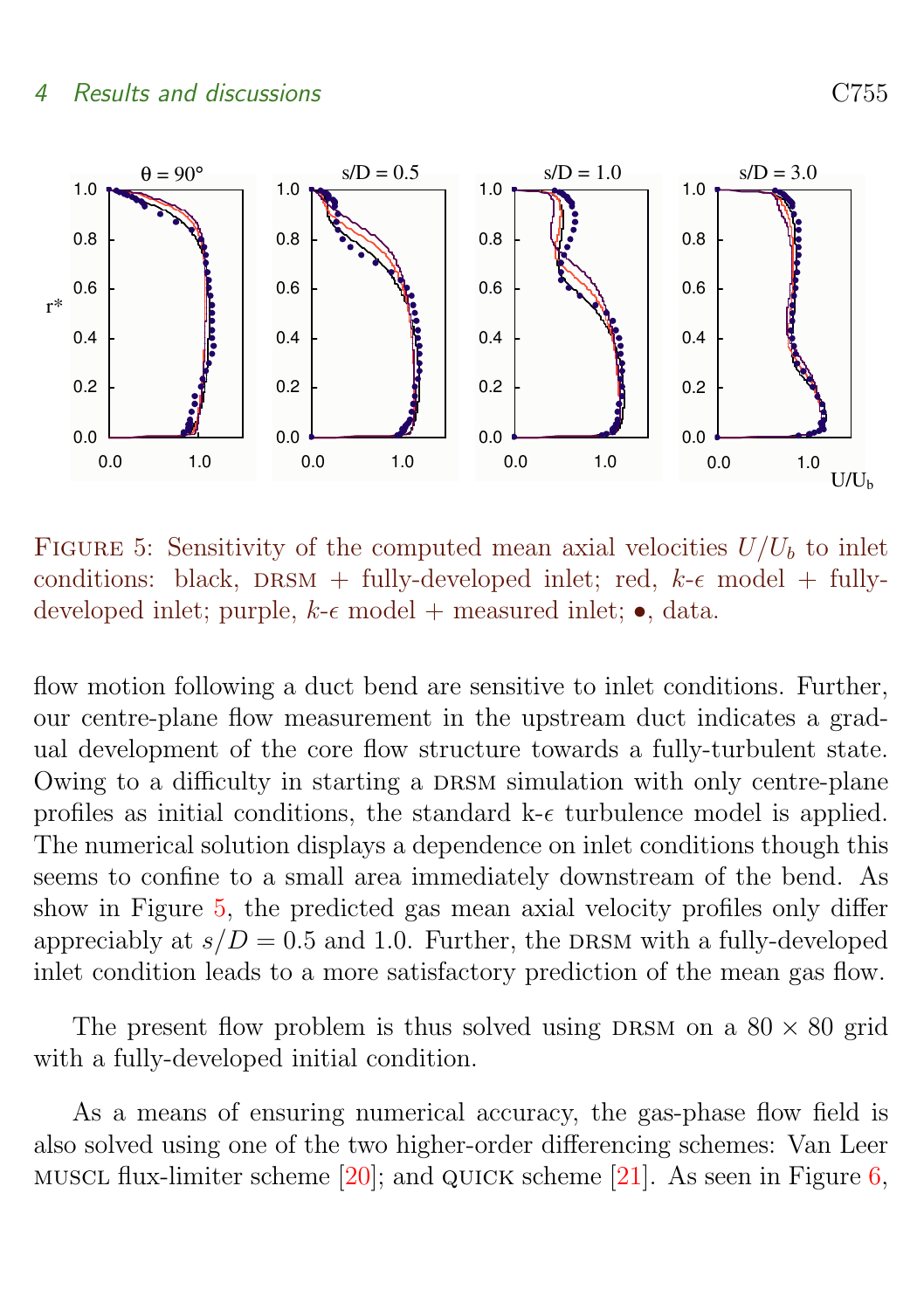the HYBRID solution is virtually identical to that given by the MUSCL and quick schemes, except at 0.5D and 1.0D downstream from the bend. In this region, the measured data seems to suggest the formation of a very small recirculation zone next to the inner wall. This is correctly reflected in the hybrid solution. By contrast, both muscl and quick schemes over-predict the size of this recirculation zone.



<span id="page-12-0"></span>FIGURE 6: Comparison of predicted and measured flow properties a) normalised mean axial velocity  $U/U_b$ ; b) normalised mean transverse velocity  $V/U_b$ ; c) turbulence intensity  $|u'|/\sqrt{U^2+V^2}$ : red, QUICK; blue, MUSCL; black, HYBRID), •, data.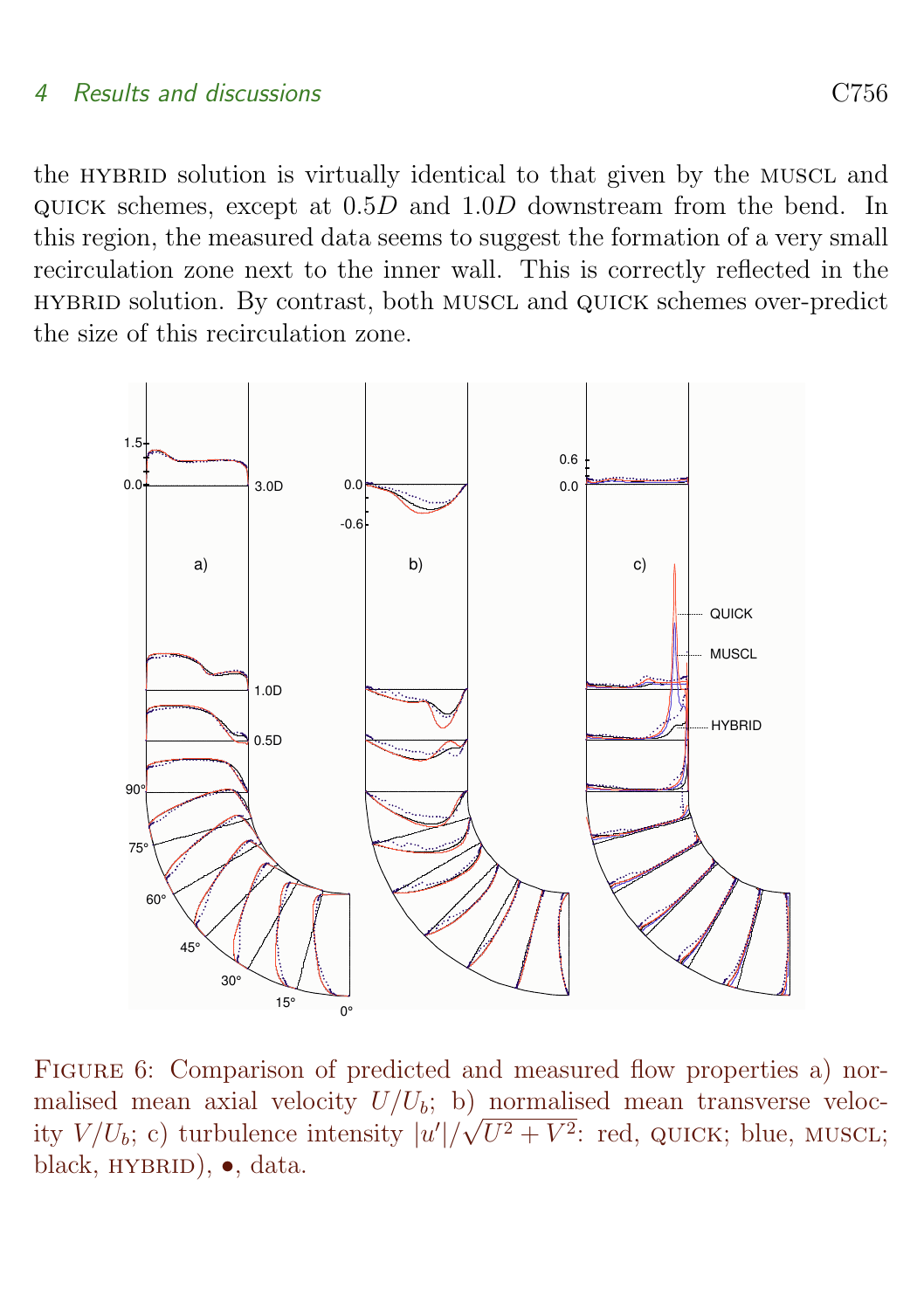The predicted turbulence intensities are presented in Figure [6c](#page-12-0). Again, the HYBRID solution provides a better qualitative representation of the turbulence structure. As compared to the laboratory data, it is found that within the bend, the gas flow near the outer wall decelerates in the presence of an adverse pressure gradient while the inner-wall flow accelerates under the influence of a favourable pressure gradient. Although this is a widely observed phenomenon in the published experiments, the DRSM is unable to predict this flow behaviour accurately. At the outer wall, the model grossly over-predicts the mean gas axial velocity whereas the mean axial velocity near the inner wall is under-predicted by a maximum of 11%. However, the numerical model is able to capture the transport of the core flow normal to the duct wall correctly. The turbulence intensities have all been normalised the quet wan correctly. The turbulence intensities has<br>by the planar mean gas velocities, that is,  $\sqrt{U^2 + V^2}$ .

The application of DRSM leads to a good qualitative representation of the underlying turbulence structure. Quantitatively, the predicted turbulence fluctuation could only reach 60% of the measured value at the wall.

### <span id="page-13-0"></span>4.2 Solid phase

Lagrangian particle tracking with one-way coupling is applied to evaluate particle dynamics within the elbow duct because solid motion has negligible influence on the carrier fluid flow. Based on the DRSM result, a total of 100,000 particle tracks are calculated for the given particle size distributions. The results are presented in Figure [7.](#page-14-0)

In general, finer particles tend to better follow the underlying gas motion. But in the second half of the bend, even the  $66 \mu m$  particles experience a nonnegligible gas-solid segregation as a result of the centrifugal effect. This is characterised by a local drop in particle concentration near the inner wall and is well reflected in the prediction. The calculation suggests a very minor slip between the two phases over a large part of the duct centre plane whereas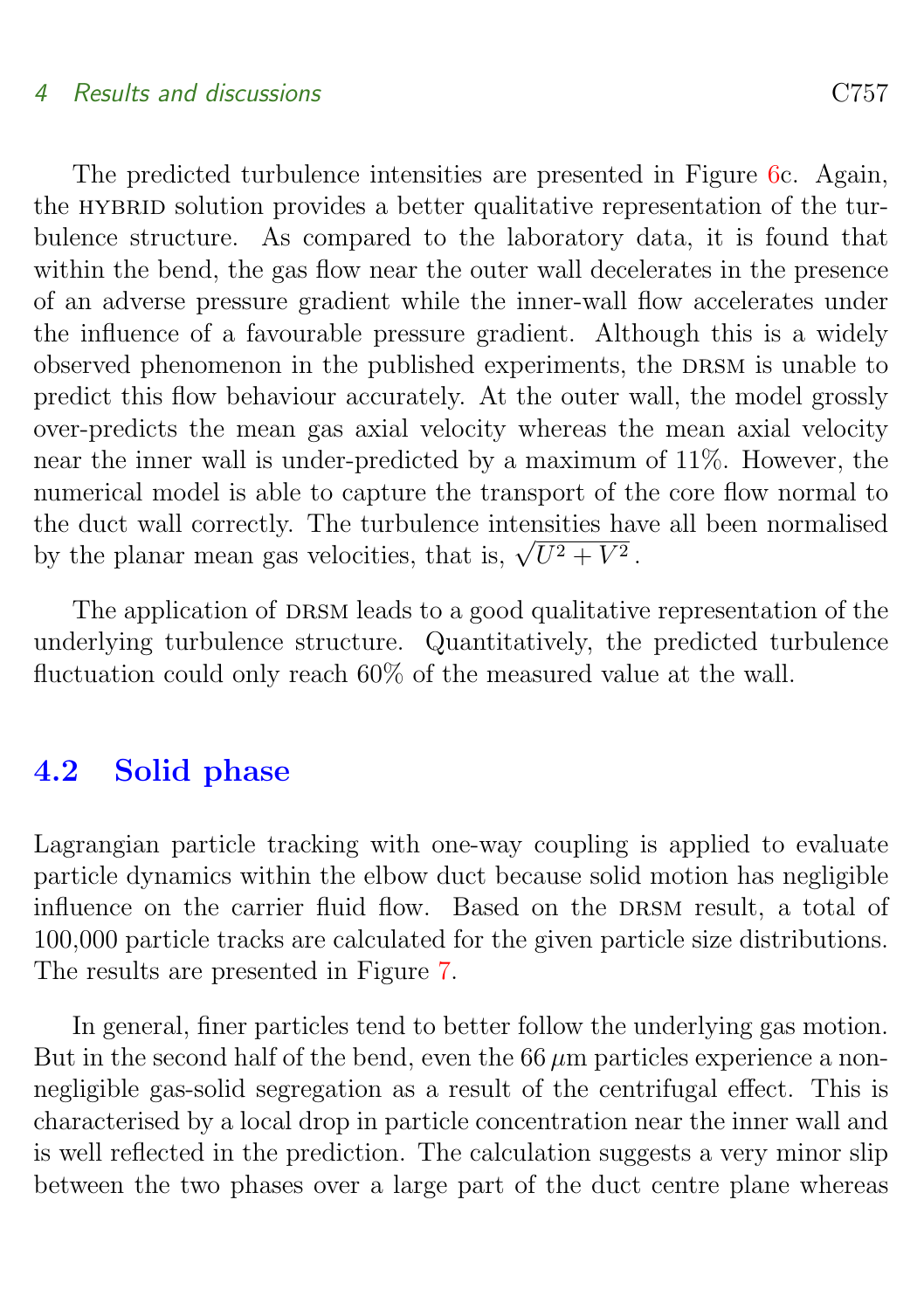

<span id="page-14-0"></span>FIGURE 7: Normalised mean particle velocity profiles: a) axial velocity  $U_p/U_b$ for 66  $\mu$ m particles; b) axial velocity  $U_p/U_b$  for 77  $\mu$ m particles: —, prediction; •. data.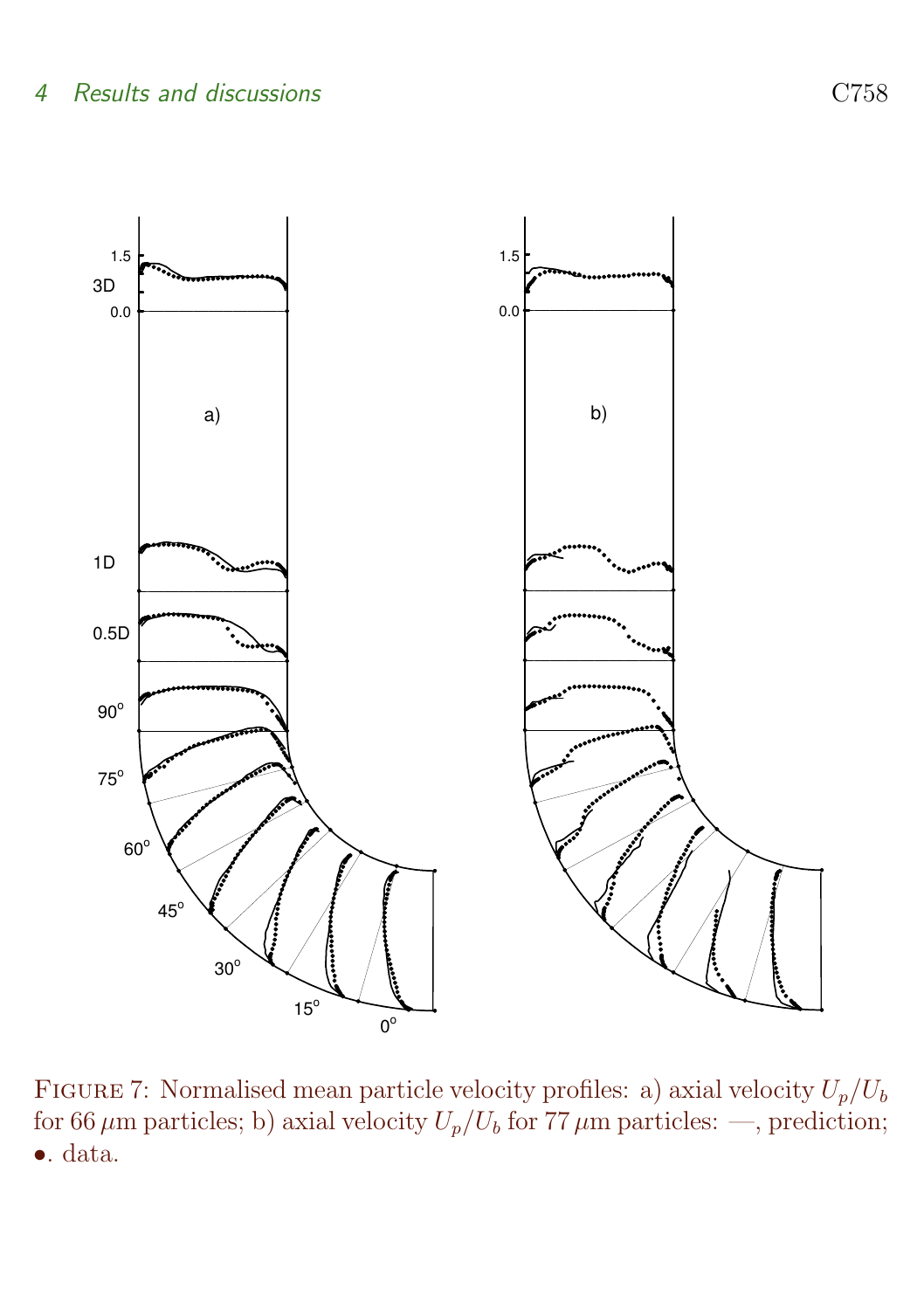noticeable gas-solid separation is observed immediately downstream of the bend at 0.5D (Figure [7a](#page-14-0)).

According to the measured data, particles lead the gas near the outer wall at  $45^{\circ}$ ,  $60^{\circ}$ ,  $75^{\circ}$  and  $90^{\circ}$  into the bend. The 'negative' slip velocities are partially caused by the presence of coarse particles at these measurement locations. In addition to the 'no-slip' condition that exists between the gas phase and the wall, the coarser particles are slower to respond to changes in the local gas flow field; thus the measured particle velocity near the outer wall could well exceed the local gas velocity. This feature is not reflected in the calculated profiles (that is, no gas-solid separation) because the predicted adverse pressure gradient at the outer wall is too weak to decelerate the gas adequately (see Figure [6a](#page-12-0)).

For particles having a mean diameter of  $77 \mu m$ , the present particle tracking model tends to over-predict particle axial velocities at the outer wall in the first half of the bend (Figure [7b](#page-14-0)). This may point to a deficiency in the particle-wall interaction model. However, outside this region good agreement between the measured and predicted particle velocity is achieved.

Near the inner walls, concentration of the predicted particle tracks become so low that the averaged velocity profiles discontinue in the locality. This phenomenon persists until 5D downstream from the bend. Such a decline in particle population reduces the effective sample space within which statistical averaging of local particle velocities are carried out. Thus, the 'averaged' particle velocity profiles away from the outer wall are no longer statisticallymeaningful. This problem is not as severe for the  $66 \mu m$  case because the particle tracks calculated in the preceding section contain a greater fraction of fine particles (see Figure [2\)](#page-5-0). This leads to a larger number of predicted particle tracks in the inner-wall region and hence a better resolution.

In an attempt to raise the presence of fine particles in the numerical calculation and hence improve the resolution of the predicted particle tracks in the inner wall region for the  $77 \mu m$  case, one million particles have been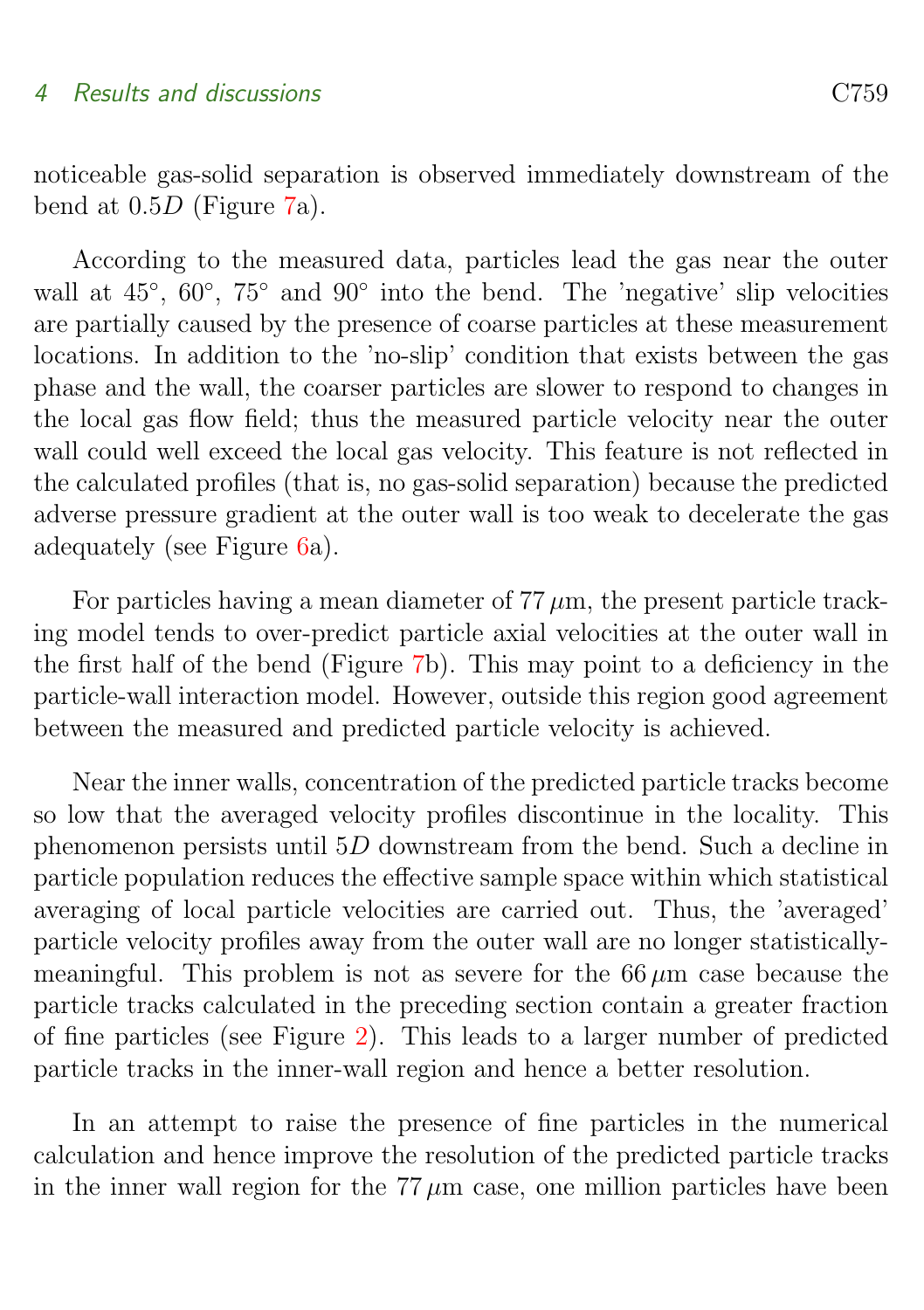tracked but this did not result in any noticeable improvement. A much larger number of particles thus need to be tracked in order to produce an acceptable particle data resolution.

## <span id="page-16-0"></span>5 Conclusions

Two-phase LDA measurements as well as numerical simulations are performed for a curved 90° duct bend. The experimental data has been applied to evaluate the result of a CFD simulation in an effort to identify areas where further work is necessary to improve the accuracy of numerical prediction for flows with dilute solid suspension. We find the following.

- 1. Gas turbulence solution based on DRSM is unable to capture the correct pressure gradient effects that prevail within the bend; the predicted turbulence intensity only bears qualitative resemblance to the measured distribution.
- 2. In cases where fine particles make up a substantial portion of the solid phase, slip between the gas and the solids tend to become negligible. Hence quality of the gas-phase solution is crucial to an accurate prediction of fine particle tracks.
- 3. The coarse particle track solutions are sensitive to particle-wall interaction models as well as particle size fractions.

Acknowledgment: I gratefully acknowledges the financial and other support received for this research from the crc-Clean Power from Lignite, which is established and supported under the Australian Government's Cooperative Research Centre program. I also appreciate William Yang's effort in post-processing the laboratory data and Hasan Khan for proofreading the manuscript.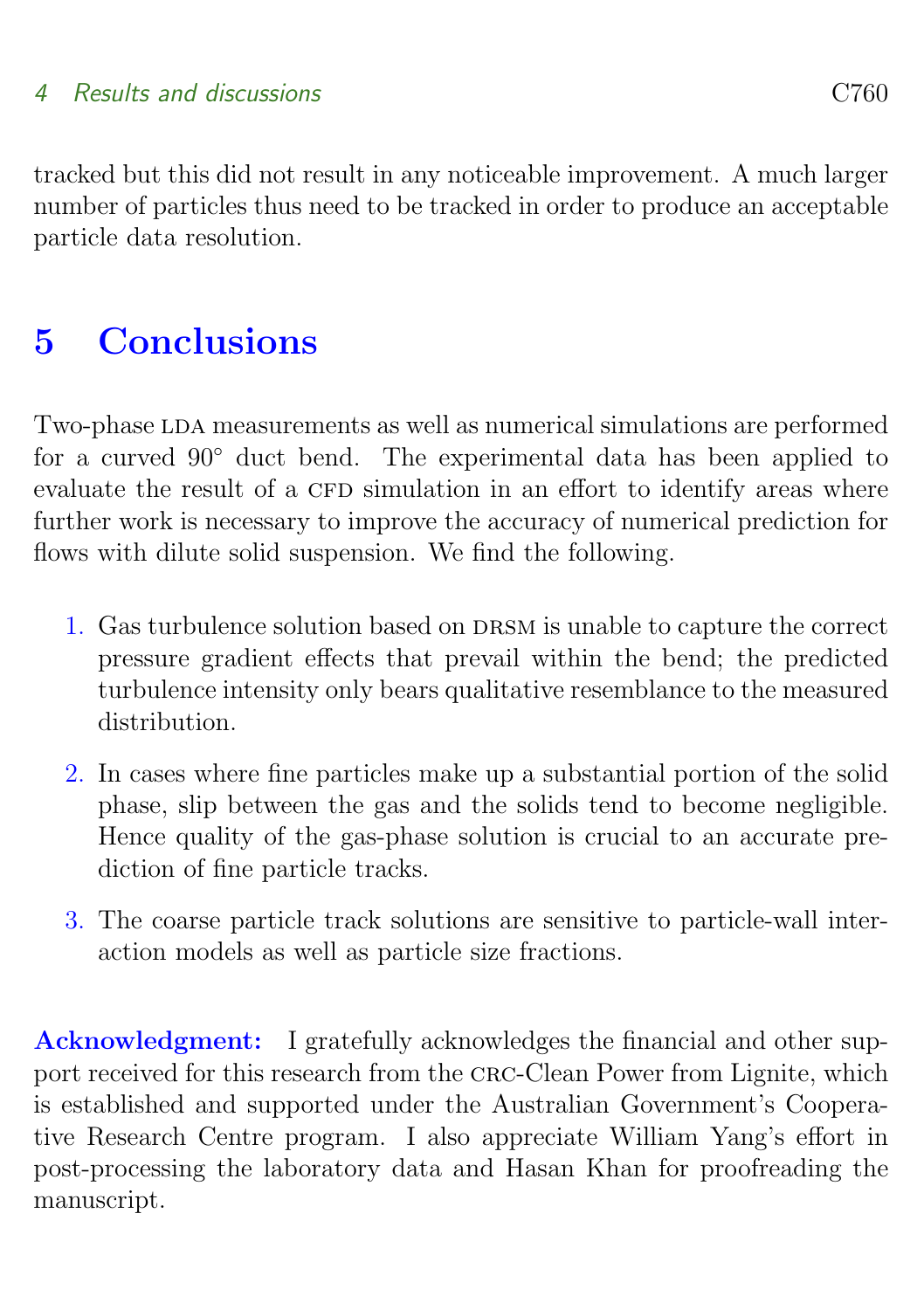#### 5 Conclusions C761

## **References**

- <span id="page-17-1"></span><span id="page-17-0"></span>[1] M. J. Millen, B. D. Sowerby, P. J. Coghill, J. R. Tickner, R. Kingsley and C. Grima. Plant tests of an on-line multiple-pipe pulverized coal mass flow measuring system. Flow Measurement and Instrumentation, 11, 153–158, 2000. [http://dx.doi.org/10.1016/S0955-5986\(00\)00013-3](http://dx.doi.org/10.1016/S0955-5986(00)00013-3) [C746](#page-2-0)
- <span id="page-17-2"></span>[2] J. Ma, and Y. Yan. Design and evaluation of electrostatic sensors for the measurement of velocity of pneumatically conveyed solids. Flow Measurement and Instrumentation, 11, 195–204, 2000. [http://dx.doi.org/10.1016/S0955-5986\(00\)00019-4](http://dx.doi.org/10.1016/S0955-5986(00)00019-4) [C746](#page-2-0)
- <span id="page-17-3"></span>[3] N. Huber and M. Sommerfeld. Characterization of the Cross-Sectional Particle Concentration Distribution in Pneumatic Conveying Systems. Powder Technology, 79, 191–210, 1994. [http://dx.doi.org/10.1016/0032-5910\(94\)02823-0](http://dx.doi.org/10.1016/0032-5910(94)02823-0) [C746](#page-2-0)
- <span id="page-17-4"></span>[4] A. Yilmaz and E. K. Levy. Roping phenomena in pulverized coal conveying lines. Powder Technology, 95, 43–48, 1998. [http://dx.doi.org/10.1016/S0032-5910\(97\)03314-7](http://dx.doi.org/10.1016/S0032-5910(97)03314-7) [C746](#page-2-0)
- <span id="page-17-5"></span>[5] M. A. Founti and A. S. Klipfel. Numerical simulation of pneumatic transport and erosion wear in the distribution ducts in large lignite power plants. ASME Fluids Engineering Conference, FED-Vol. 236, 717–724, 1996. [C747](#page-3-1)
- <span id="page-17-6"></span>[6] W. S. J. Uijttewall and R. V. A. Oliemans. Particle dispersion and deposition in direct numerical and large eddy simulations of vertical pipe flows. Physics of Fluids, 8(10), 2590–2604, 1996. <http://dx.doi.org/10.1063/1.869046> [C747](#page-3-1)
- <span id="page-17-7"></span>[7] M. Sommerfeld, N. Huber, and P. Wächter. Gas-Solid Flows. in D. E. Stock, M. W. Reeks, Y. Tsuji, M. Gautam, E. E. Michaelides, and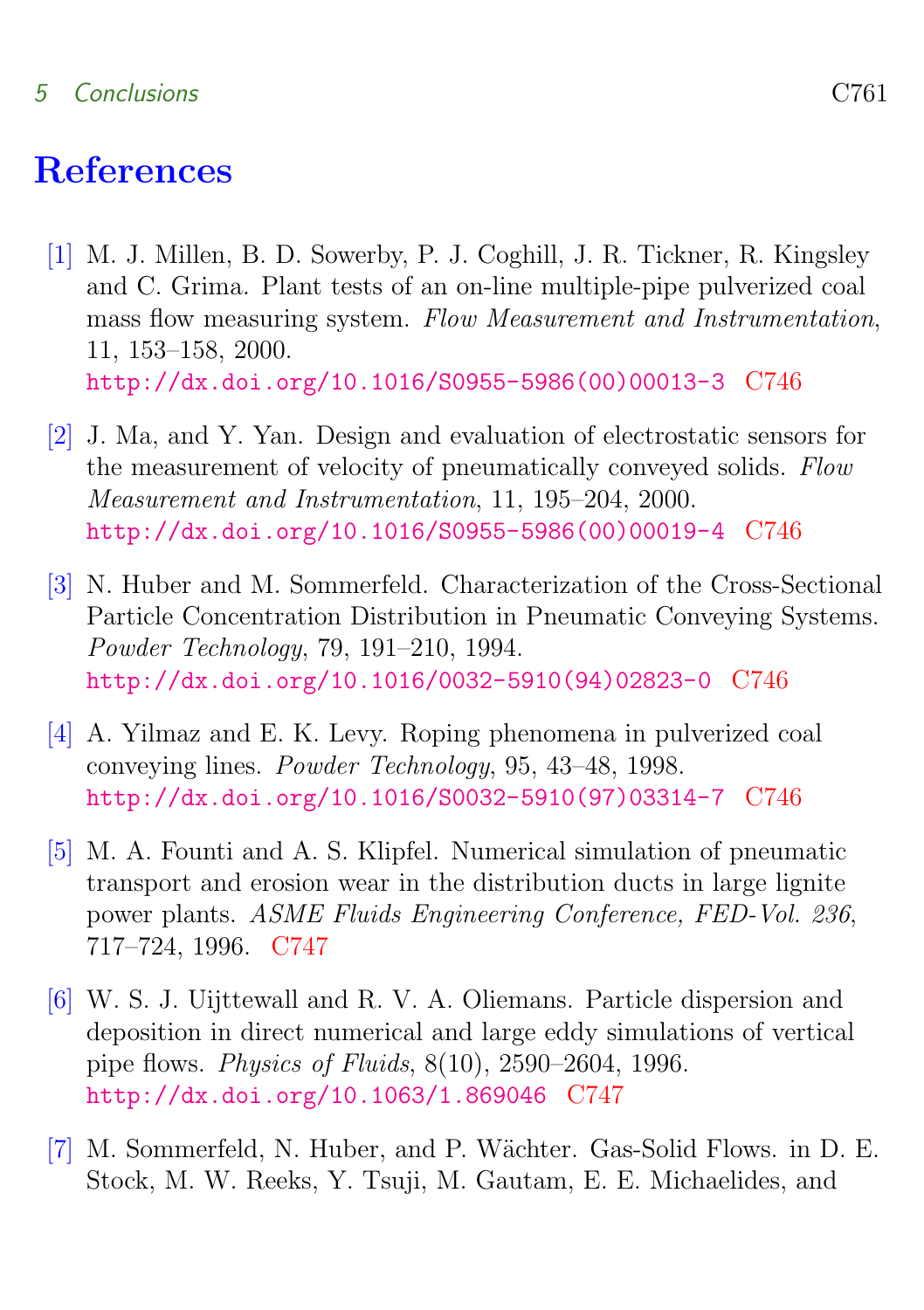J. T. Jurewicz, editors, ASME Fluids Engineering Conference, FED-Vol. 166, 183–191, 1993. [C747](#page-3-1)

- <span id="page-18-0"></span>[8] B. E. Launder, G. J. Reece, and W. Rodi. Progress in the development of a Reynolds stress turbulence closure. Journal of Fluid Mechanics, 68(3), 537–566, 1975. [C749](#page-5-1)
- <span id="page-18-1"></span>[9] D. G. Lilley and D. L. Rhode. A computer code for swirling turbulent axisymmetric recirculating flows in practical isothermal combustor geometries. NASA Contractor Report CR3442, 1982. [C751](#page-7-2)
- <span id="page-18-2"></span>[10] W. Shyy and M. Correa. A Systematic comparison of several numerical schemes for complex flow calculations. AIAA 23rd Aerospace Sciences Meeting, January 14-17, Nevada, AIAA-85-0440, 1985. [C751](#page-7-2)
- <span id="page-18-3"></span>[11] S. Hogg and M. A. Leschziner. Computation of highly swirling confined flow with a Reynolds stress turbulent model. AIAA Journal, 27(1), 57–63, 1989. <http://pdf.aiaa.org/jaPreview/AIAAJ/1989/PVJAPRE10094.pdf> [C751](#page-7-2)
- <span id="page-18-4"></span>[12] L. S. Fan and C. Zhu. Principles of gas-solid flows. Cambridge University Press, Cambridge, UK, 1998. [C751](#page-7-2)
- <span id="page-18-5"></span>[13] N. Huber and M. Sommerfeld. Modelling and numerical calculation of dilute-phase pneumatic conveying in pipe systems. Powder Technology, 99, 90–101, 1998. [http://dx.doi.org/10.1016/S0032-5910\(98\)00065-5](http://dx.doi.org/10.1016/S0032-5910(98)00065-5) [C751,](#page-7-2) [C752](#page-8-1)
- <span id="page-18-6"></span>[14] P. G. Saffman. The lift on a small sphere in a slow shear flow. Journal of Fluid Mechanics, 22(2), 385–400,1965. [C752](#page-8-1)
- <span id="page-18-7"></span>[15] R. Mei. An approximate expression for the shear lift force on a spherical particle at finite Reynolds number. International Journal of Multiphase Flow, 18(1), 145–147, 1992. [http://dx.doi.org/10.1016/0301-9322\(92\)90012-6](http://dx.doi.org/10.1016/0301-9322(92)90012-6) [C752](#page-8-1)